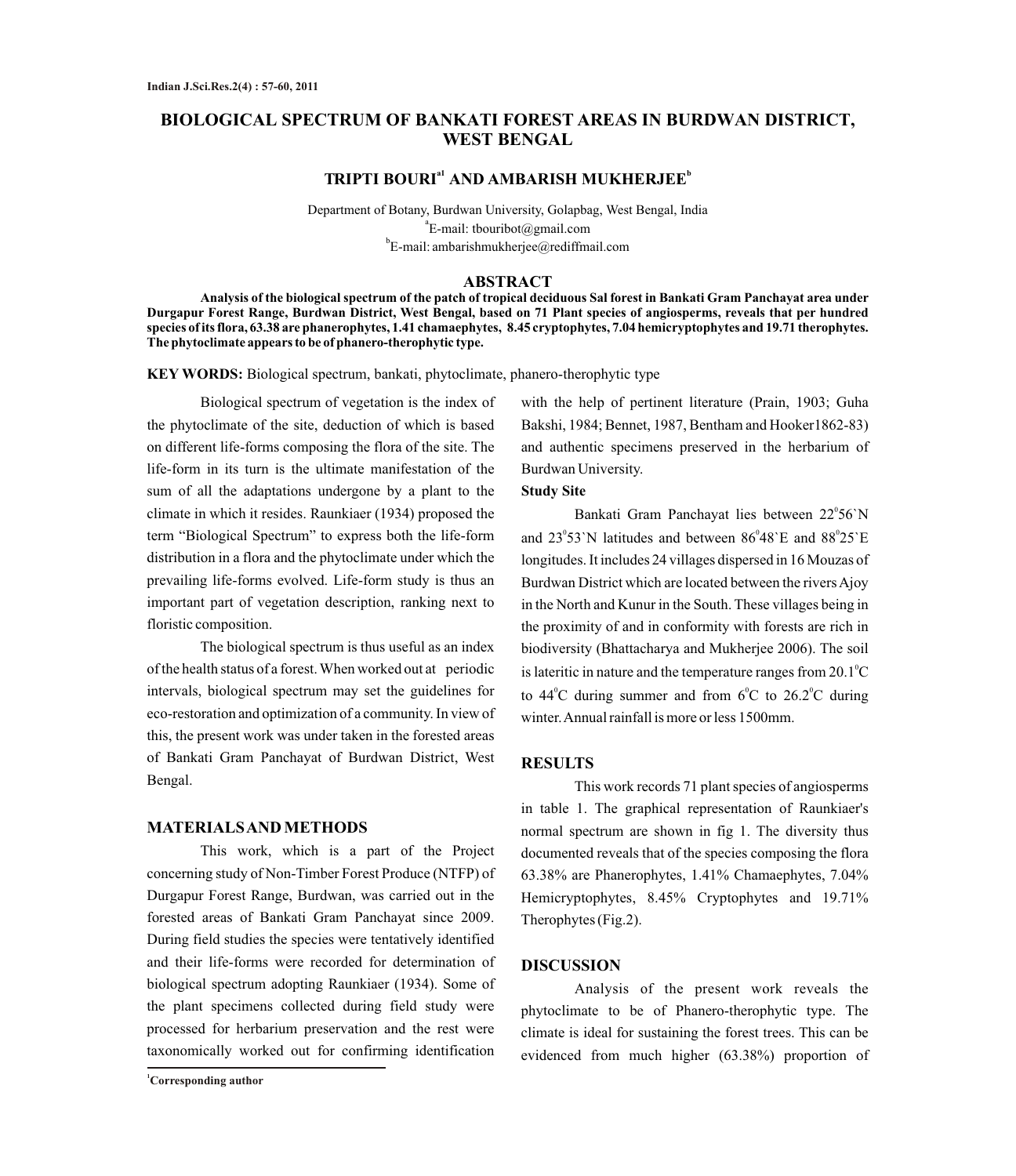| Serial No. | <b>Scientific Name</b>                | Family          | Life-form category |
|------------|---------------------------------------|-----------------|--------------------|
| 1.         | Melochia corchorifolia L.             | Sterculiaceae   | Therophyte         |
| 2.         | Strychnos potatorum L.f.              | Loganiaceae     | Phanerophyte       |
| 3.         | Caesalpinia pulcherrima (L.) Sw.      | Caesalpiniaceae | Phanerophyte       |
| 4.         | Madhuca longifolia Koeing             | Sapotaceae      | Phanerophyte       |
| 5.         | Holoptelea integrifolia Planch.       | Ulmaceae        | Phanerophyte       |
| 6.         | Alangium salvifolium (L.f.) Wang.     | Alangiaceae     | Phanerophyte       |
| 7.         | Ficus hispida L.f.                    | Moraceae        | Phanerophyte       |
| 8.         | Combretum decandrum Roxb.             | Combretaceae    | Phanerophyte       |
| 9.         | Vitis reticulatus L.                  | Vitaceae        | Phanerophyte       |
| 10.        | Tinospora cordifolia (Willd.) Miers   | Menispermaceae  | Phanerophyte       |
| 11.        | Morinda citrifolia L.                 | Rubiaceae       | Phanerophyte       |
| 12.        | Dioscorea tomentosa Koenig            | Dioscoreaceae   | Phanerophyte       |
| 13.        | Cryptolepis buchanani Roem. & Schult. | Asclepiadaceae  | Phanerophyte       |
| 14.        | Barringtonia acutangula (L.) Gaertn   | Lecythidaceae   | Phanerophyte       |
| 15.        | Ficus religiosa L.                    | Moraceae        | Phanerophyte       |
| 16.        | Bambusa arundinaceae (Retz.) Willd.   | Poaceae         | Phanerophyte       |
| 17.        | Abrus precatorius L.                  | Fabaceae        | Phanerophyte       |
| 18.        | Gymnema sylvestre R. Br.              | Asclepiadaceae  | Phanerophyte       |
| 19.        | Hemidesmus indicus (L.) Ait           | Asclepiadaceae  | Phanerophyte       |
| 20.        | Syzygium cumini (L.) DC               | Myrtaceae       | Phanerophyte       |
| 21.        | Physalis minima L.                    | Solanaceae      | Therophyte         |
| 22.        | Glycosmis pentaphylla Corr.           | Rutaceae        | Phanerophyte       |
| 23.        | Cordia myxa Roxb.                     | Boraginaceae    | Phanerophyte       |
| 24.        | Achyranthes aspera L.                 | Amaranthaceae   | Therophyte         |
| 25.        | Acacia catechu (L.f.) Wild.           | Mimosaceae      | Phanerophyte       |
| 26.        | Semecarpus anacardium L.f.            | Anacardiaceae   | Phanerophyte       |
| 27.        | Curculigo orchioides Gaertn           | Hypoxidaceae    | Cryptophyte        |
| 27.        | Grewia asiatica L.                    | Tiliaceae       | Phanerophyte       |
| 28.        | Ziziphus sylvatica                    | Rhamnaceae      | Phanerophyte       |
| 29.        | Gloriosa superba L.                   | Liliaceae       | Cryptophyte        |
| 30.        | Butea superba Roxb.                   | Fabaceae        | Phanerophyte       |
| 31.        | Tylophora indica (Burm.f.) Merrill.   | Asclepiadaceae  | Phanerophyte       |
| 32.        | Vangueria spinosa Roxb.               | Rubiaceae       | Phanerophyte       |
| 33.        | Mitragyna purviflora (Roxb.) Korth    | Rubiaceae       | Phanerophyte       |
| 34.        | Cassia tora L.                        | Caesalpiniaceae | Therophyte         |
|            |                                       |                 |                    |

**Table 1: An inventory of the angiosperms composing the Bankati Forest Area**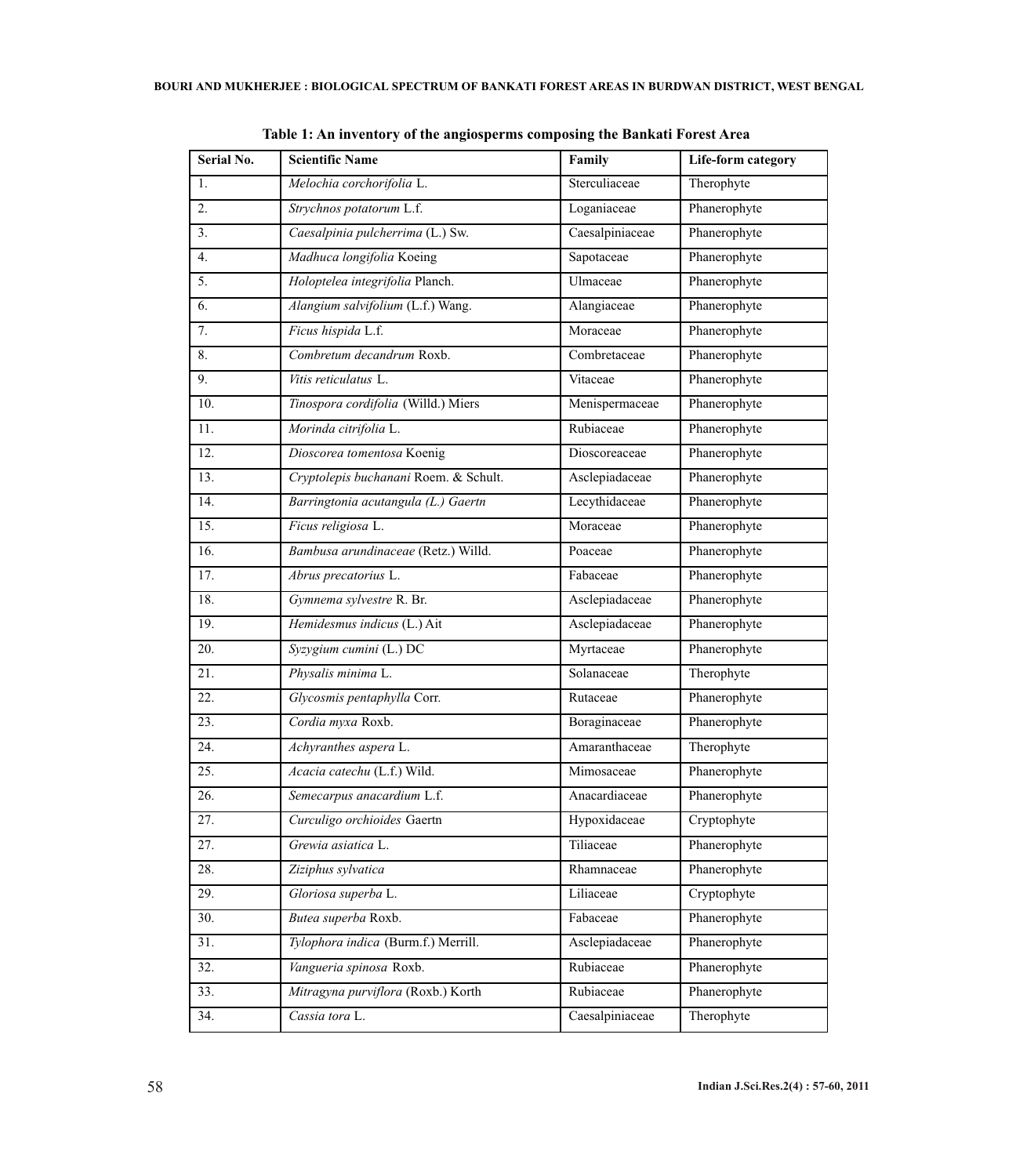## **BOURI AND MUKHERJEE : BIOLOGICAL SPECTRUM OF BANKATI FOREST AREAS IN BURDWAN DISTRICT, WEST BENGAL**

| 35. | Elephantopus scaber L.                   | Asteraceae       | Therophyte                       |
|-----|------------------------------------------|------------------|----------------------------------|
| 36. | Scilla indica Bak.                       | Liliaceae        | Cryptophyte                      |
| 37. | Randia uliginosa DC.                     | Rubiaceae        | Phanerophyte                     |
| 38. | Curcuma caesia Roxb.                     | Zingiberaceae    | Cryptophyte                      |
| 39. | Desmodium gangeticum DC.                 | Fabaceae         | Therophyte                       |
| 40. | Mallotus philippinensis Muell. Arg       | Euphorbiaceae    | Phanerophyte                     |
| 41. | Saccharum munja L.                       | Poaceae          | Cryptophyte                      |
| 42. | Ocimum americanam L.                     | Lamiaceae        | Therophyte                       |
| 43. | Coldenia procumbens L.                   | Boraginaceae     | Hemicryptophyte                  |
| 44. | Merremia emerginata Hallier f.           | Convolvulaceae   | Phanerophyte                     |
| 45. | M. hederacea Hallier f.                  | Convolvulaceae   | Phanerophyte                     |
| 46. | Hybanthus enneaspermus (L.) F. V. Muell. | Violaceae        | Therophyte                       |
| 47. | Aristida adscenscionis L.                | Poaceae          | Hemicryptophyte                  |
| 48. | Eragrostis tremula L.                    | Poaceae          | Hemicryptophyte                  |
| 49. | E. coarctata Stapf                       | Poaceae          | Hemicryptophyte                  |
| 50. | Fimbristylis ovata (Burm.f.) Kern        | Cyperaceae       | $\overline{\text{C}}$ ryptophyte |
| 51. | Acacia arabica Willd.                    | Mimosaceae       | Phanerophyte                     |
| 52. | Combretum roxburghii Spreng              | Combretaceae     | Phanerophyte                     |
| 53. | Cassia occidentalis L.                   | Caesalpiniaceae  | Therophyte                       |
| 54. | Melia azadirachta L.                     | Melastomaceae    | Phanerophyte                     |
| 55. | Schleichera trijuga Willd.               | Sapindaceae      | Phanerophyte                     |
| 56. | Croton oblongifolia Roxb.                | Euphorbiaceae    | Phanerophyte                     |
| 57. | Triumfetta rhomboidea Jacq.              | Tiliaceae        | Therophyte                       |
| 58. | Phyllanthus niruri L.                    | Euphorbiaceae    | Therophyte                       |
| 59. | Centratherum anthelminticum O. Kuntze.   | Asteraceae       | Therophyte                       |
| 60. | Ichnocarpus frutescens R. Br.            | Apocynaceae      | Phanerophyte                     |
| 61. | Cardiospermum halicacabum L.             | Sapindaceae      | Phanerophyte                     |
| 62. | Trewia nudiflor a L.                     | Euphorbiaceae    | Phanerophyte                     |
| 63. | Lippia javanica (Burm.f.) Spreng.        | Verbenaceae      | Therophyte                       |
| 64. | Centella asiatica L.                     | Apiaceae         | Hemicryptophyte                  |
| 65. | Smilax zeylanica L.                      | Smilacaceae      | Phanerophyte                     |
| 66. | Jatropha gossypifolia L.                 | Euphorbiaceae    | Chamaephyte                      |
| 67. | Ricinus communis L.                      | Euphorbiaceae    | Therophyte                       |
| 68. | Ipomoea pestigridis L.                   | Convolvulaceae   | Phanerophyte                     |
| 69. | Dalbergia sissoo Roxb. Ex. DC.           | Fabaceae         | Phanerophyte                     |
| 70. | Alstonia scholaris (L.) R. Br.           | Apocynaceae      | Phanerophyte                     |
| 71. | Shorea robusta Gaertn.f.                 | Dipterocarpaceae | Phanerophyte                     |